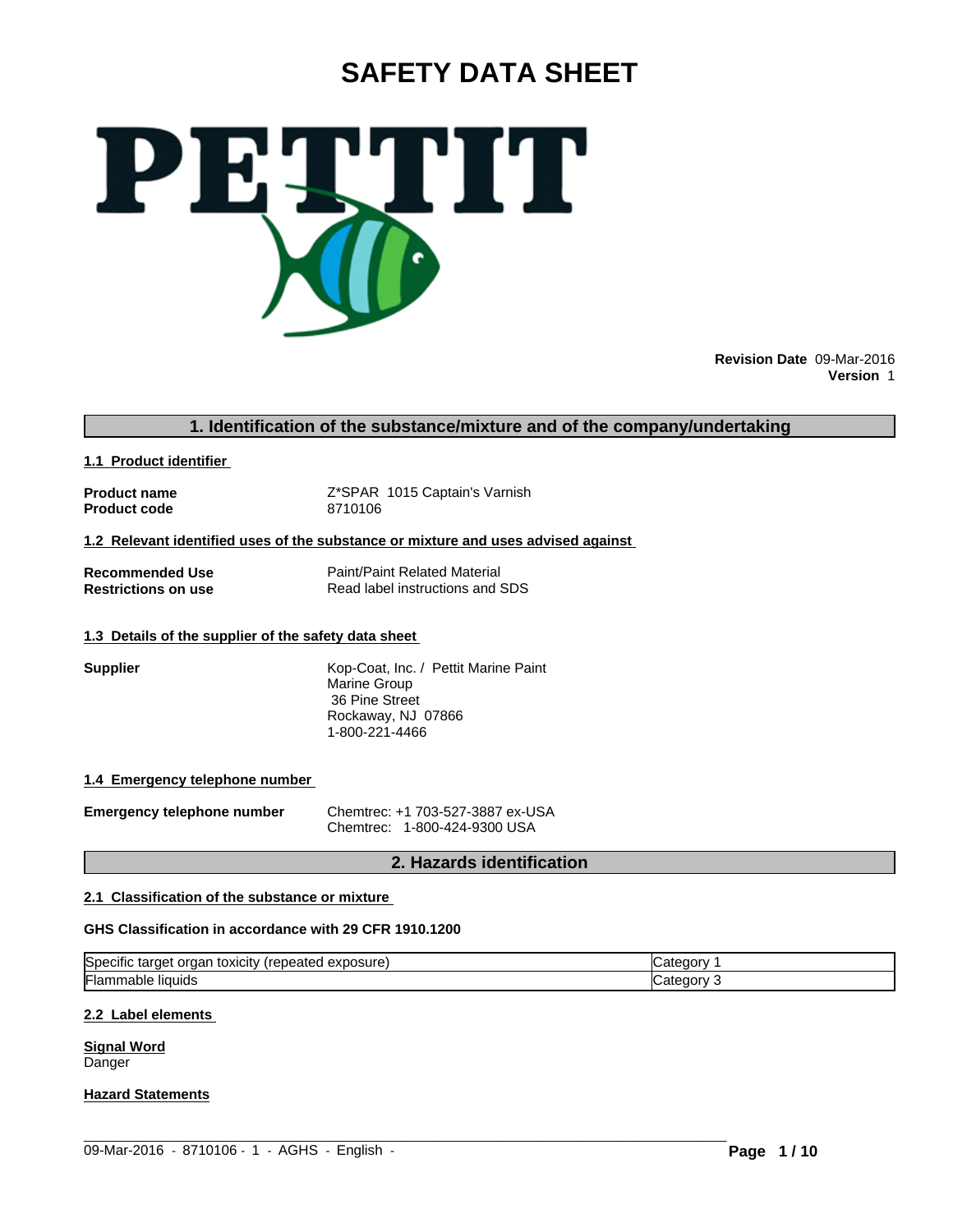#### Causes damage to organs through prolonged or repeated exposure Flammable liquid and vapor



#### **Precautionary Statements - Prevention**

Do not breathe dust/fume/gas/mist/vapors/spray Wash face, hands and any exposed skin thoroughly after handling Do not eat, drink or smoke when using this product Keep away from heat/sparks/open flames/hot surfaces. - No smoking Keep container tightly closed Ground/Bond container and receiving equipment Use explosion-proof electrical/ventilating/lighting/equipment Use only non-sparking tools Take precautionary measures against static discharge Wear protective gloves/clothing and eye/face protection

#### **Precautionary Statements - Response**

Get medical advice/attention if you feel unwell IF ON SKIN (or hair): Take off immediately all contaminated clothing. Rinse skin with water/ shower In case of fire: Use CO2, dry chemical, or foam to extinguish

#### **Precautionary Statements - Storage**

Store in a well-ventilated place. Keep cool

#### **Precautionary Statements - Disposal**

Dispose of contents/container to an approved waste disposal plant

#### **2.3. Other Hazards Hazards not otherwise classified (HNOC)**

Not Applicable

#### **2.4 Other information**

Not Applicable

**Unknown Acute Toxicity**  $\lt$  1% of the mixture consists of ingredient(s) of unknown toxicity

 $\overline{\phantom{a}}$  ,  $\overline{\phantom{a}}$  ,  $\overline{\phantom{a}}$  ,  $\overline{\phantom{a}}$  ,  $\overline{\phantom{a}}$  ,  $\overline{\phantom{a}}$  ,  $\overline{\phantom{a}}$  ,  $\overline{\phantom{a}}$  ,  $\overline{\phantom{a}}$  ,  $\overline{\phantom{a}}$  ,  $\overline{\phantom{a}}$  ,  $\overline{\phantom{a}}$  ,  $\overline{\phantom{a}}$  ,  $\overline{\phantom{a}}$  ,  $\overline{\phantom{a}}$  ,  $\overline{\phantom{a}}$ 

### **3. Composition/Information on Ingredients**

#### **Substance**  Not applicable **Mixture**

| <b>Chemical Name</b>                        | <b>CAS-No</b> | Weight %  |  |
|---------------------------------------------|---------------|-----------|--|
| ALIPHATIC NAPHTHA                           | 64742-88-7    | $30 - 40$ |  |
| Solvent naphtha (petroleum), light aromatic | 64742-95-6    | - 5       |  |
| Ethylene glycol monopropyl ether            | 2807-30-9     | - 5       |  |
| 1,2,4-Trimethylbenzene                      | $95 - 63 - 6$ | - 5       |  |

The exact percentage (concentration) of composition has been withheld as a trade secret.

#### **4. First aid measures**

 $\_$  ,  $\_$  ,  $\_$  ,  $\_$  ,  $\_$  ,  $\_$  ,  $\_$  ,  $\_$  ,  $\_$  ,  $\_$  ,  $\_$  ,  $\_$  ,  $\_$  ,  $\_$  ,  $\_$  ,  $\_$  ,  $\_$  ,  $\_$  ,  $\_$  ,  $\_$  ,  $\_$  ,  $\_$  ,  $\_$  ,  $\_$  ,  $\_$  ,  $\_$  ,  $\_$  ,  $\_$  ,  $\_$  ,  $\_$  ,  $\_$  ,  $\_$  ,  $\_$  ,  $\_$  ,  $\_$  ,  $\_$  ,  $\_$  ,

#### **4.1 Description of first-aid measures**

General advice **For further assistance, contact your local Poison Control Center.**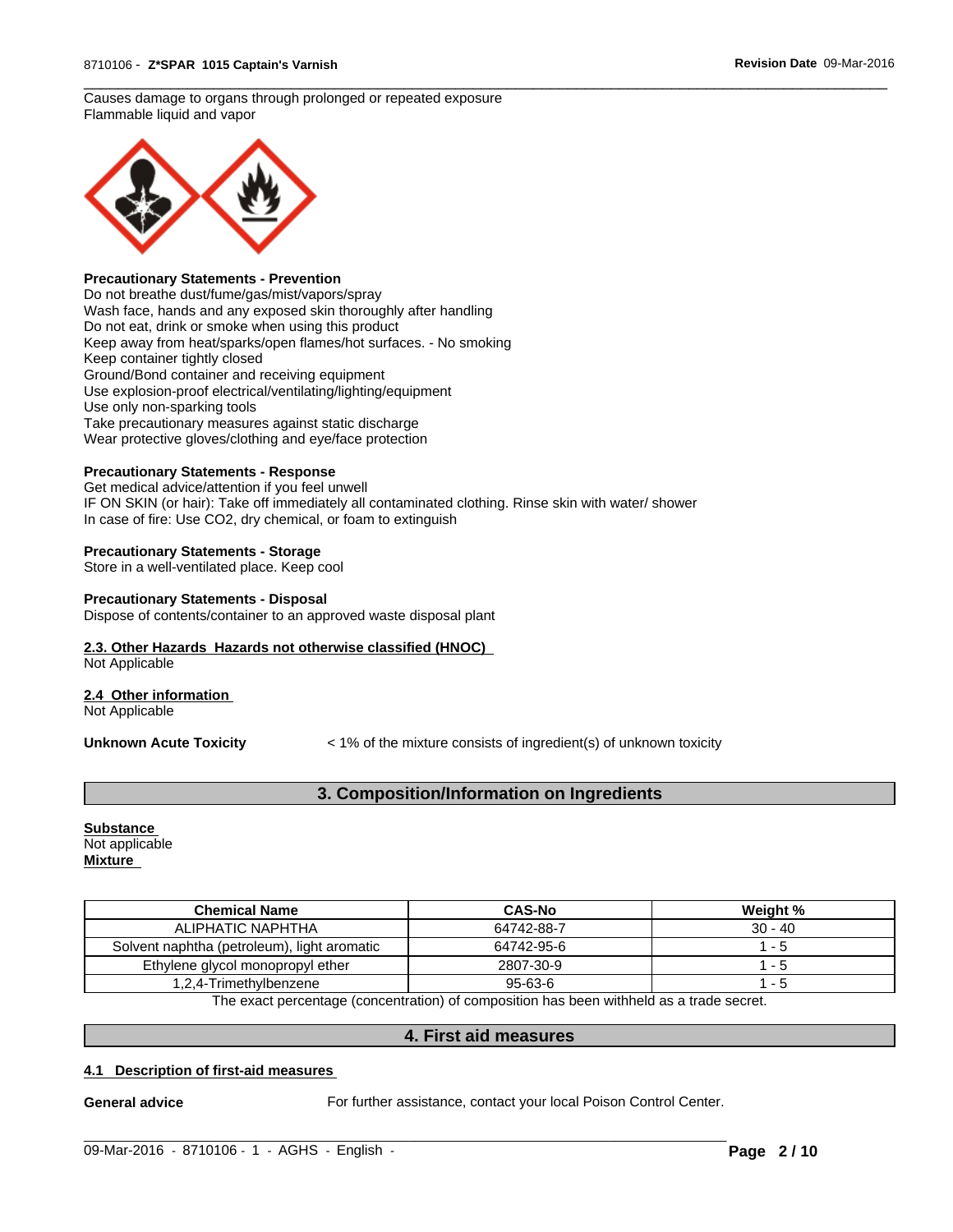|                     | 5. Fire-Fighting Measures                                                                                                                                                                                                                                                                  |
|---------------------|--------------------------------------------------------------------------------------------------------------------------------------------------------------------------------------------------------------------------------------------------------------------------------------------|
| Notes to physician  | There is no specific antidote for effects from overexposure to this material. Treat<br>symptomatically.                                                                                                                                                                                    |
|                     | 4.3 Indication of any immediate medical attention and special treatment needed                                                                                                                                                                                                             |
| <b>Symptoms</b>     | See Section 2.2, Label Elements and/or Section 11, Toxicological effects.                                                                                                                                                                                                                  |
|                     | 4.2 Most important symptoms and effects, both acute and delayed                                                                                                                                                                                                                            |
| Ingestion           | Rinse mouth. Do NOT induce vomiting. If a person vomits when lying on his back, place<br>him in the recovery position. Call a physician or poison control center immediately.                                                                                                              |
| <b>Inhalation</b>   | Move victim to fresh air. If not breathing, give artificial respiration. If breathing is difficult,<br>give oxygen. Call a poison control center or doctor for treatment advice.                                                                                                           |
| <b>Skin contact</b> | Wash off immediately with plenty of water for at least 15 minutes. Remove contaminated<br>clothing and shoes. Wash contaminated clothing before reuse. Call a poison control center<br>or doctor for treatment advice.                                                                     |
| Eye contact         | Immediately flush with plenty of water. After initial flushing, remove any contact lenses and<br>continue flushing for at least 15 minutes. Tilt the head to prevent chemical from transferring<br>to the uncontaminated eye. Call a poison control center or doctor for treatment advice. |
|                     |                                                                                                                                                                                                                                                                                            |

 $\overline{\phantom{a}}$  ,  $\overline{\phantom{a}}$  ,  $\overline{\phantom{a}}$  ,  $\overline{\phantom{a}}$  ,  $\overline{\phantom{a}}$  ,  $\overline{\phantom{a}}$  ,  $\overline{\phantom{a}}$  ,  $\overline{\phantom{a}}$  ,  $\overline{\phantom{a}}$  ,  $\overline{\phantom{a}}$  ,  $\overline{\phantom{a}}$  ,  $\overline{\phantom{a}}$  ,  $\overline{\phantom{a}}$  ,  $\overline{\phantom{a}}$  ,  $\overline{\phantom{a}}$  ,  $\overline{\phantom{a}}$ 

#### **5.1 Extinguishing media**

#### **Suitable extinguishing media**

Foam. Carbon dioxide (CO 2). Dry chemical. Water spray or fog. Water may be used to cool and prevent the rupture of containers that are exposed to the heat from a fire.

**Unsuitable Extinguishing Media** Water may be unsuitable for extinguishing fires.

#### **5.2 Special hazards arising from the substance or mixture**

#### **Special Hazard**

Most vapors are heavier than air. They will spread along ground and collect in low or confined areas (sewers, basements, tanks) Vapors may travel to areas away from work site before igniting/flashing back to vapor source Thermal decomposition can lead to release of irritating gases and vapors Immediately place absorbent material in a sealed water-filled metal container to avoid spontaneous combustion of absorbent material contaminated with this product Air oxidation of certain components of this product may cause waste soaked with this product to spontaneously combust.

**Hazardous Combustion Products** Possible formation of carbon oxides, nitrogen oxides, and hazardous organic compounds.

**Explosion Data**

**Sensitivity to Mechanical Impact** Not sensitive. **Sensitivity to Static Discharge** Yes.

#### **5.3 Advice for firefighters**

Evacuate personnel to safe areas. Move non-burning material, as feasible, to a safe location as soon as possible. As in any fire, wear self-contained breathing apparatus pressure-demand, MSHA/NIOSH (approved or equivalent) and full protective gear. Cool containers with flooding quantities of water until well after fire is out. Thoroughly decontaminate all protective equipment after use. DO NOT extinguish a fire resulting from the flow of flammable liquid until the flow of the liquid is effectively shut off. This precaution will help prevent the accumulation of an explosive vapor-air mixture after the initial fire is extinguished.

#### **6. Accidental Release Measures**

#### **6.1 Personal precautions, protective equipment and emergency procedures**

Avoid contact with skin, eyes and clothing. Ensure adequate ventilation. ELIMINATE all ignition sources (no smoking, flares, sparks or flames in immediate area). Stop leak if you can do it without risk. Refer to protective measures listed in sections 7 and 8. Avoid

 $\_$  ,  $\_$  ,  $\_$  ,  $\_$  ,  $\_$  ,  $\_$  ,  $\_$  ,  $\_$  ,  $\_$  ,  $\_$  ,  $\_$  ,  $\_$  ,  $\_$  ,  $\_$  ,  $\_$  ,  $\_$  ,  $\_$  ,  $\_$  ,  $\_$  ,  $\_$  ,  $\_$  ,  $\_$  ,  $\_$  ,  $\_$  ,  $\_$  ,  $\_$  ,  $\_$  ,  $\_$  ,  $\_$  ,  $\_$  ,  $\_$  ,  $\_$  ,  $\_$  ,  $\_$  ,  $\_$  ,  $\_$  ,  $\_$  ,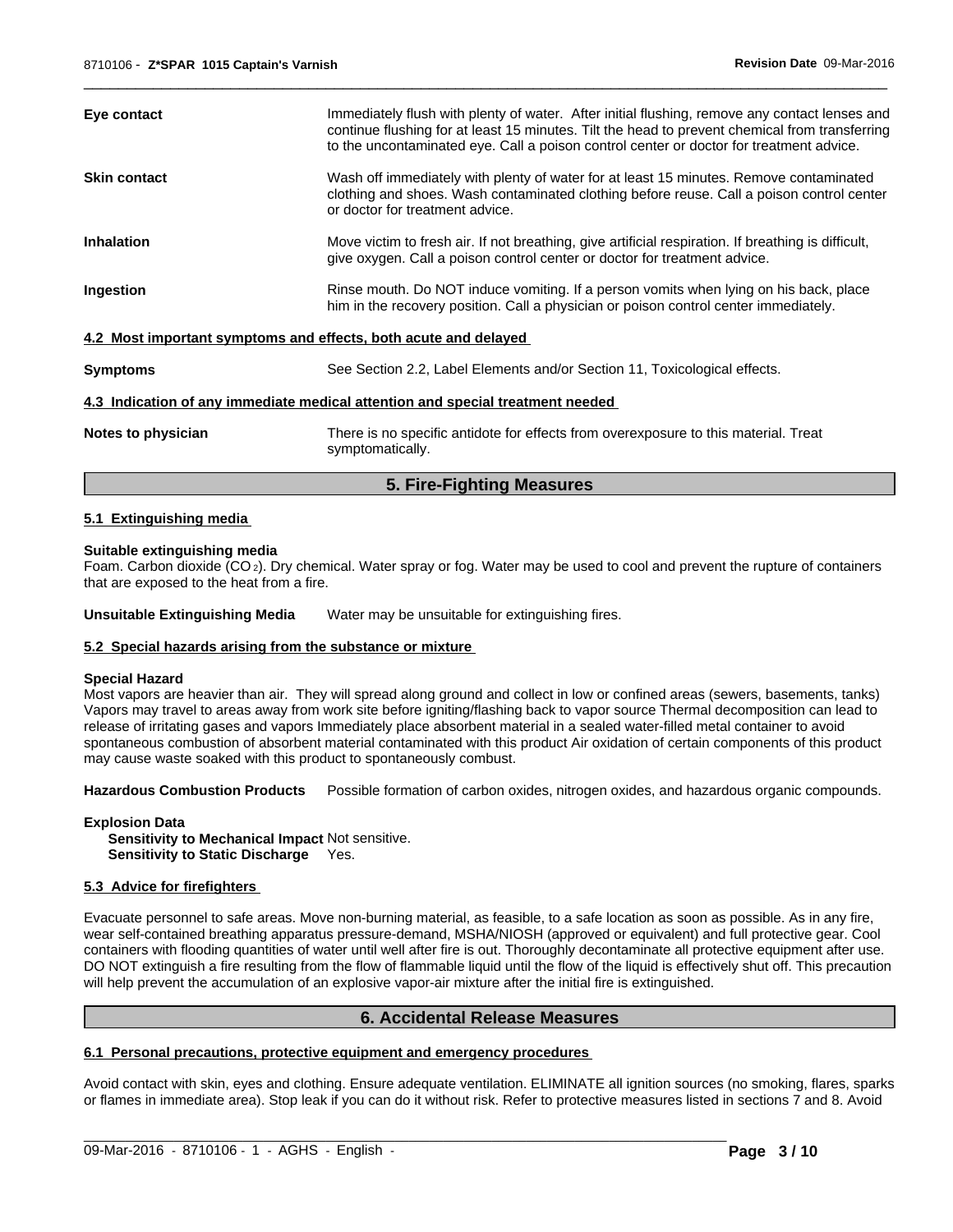exceeding of the given occupational exposure limits (see section 8). Personal protection needs must be evaluated based on information provided on this sheet and the special circumstances created by the spill including; the material spilled, the quantity of the spill, the area in which the spill occurred, and the training and the expertise of employees in the area responding to the spill.

 $\overline{\phantom{a}}$  ,  $\overline{\phantom{a}}$  ,  $\overline{\phantom{a}}$  ,  $\overline{\phantom{a}}$  ,  $\overline{\phantom{a}}$  ,  $\overline{\phantom{a}}$  ,  $\overline{\phantom{a}}$  ,  $\overline{\phantom{a}}$  ,  $\overline{\phantom{a}}$  ,  $\overline{\phantom{a}}$  ,  $\overline{\phantom{a}}$  ,  $\overline{\phantom{a}}$  ,  $\overline{\phantom{a}}$  ,  $\overline{\phantom{a}}$  ,  $\overline{\phantom{a}}$  ,  $\overline{\phantom{a}}$ 

#### **6.2 Environmental precautions**

Prevent product from entering drains. Prevent entry into waterways, sewers, basements or confined areas. See Section 12 for additional Ecological information.

#### **6.3 Methods and materials for containment and cleaning up**

| <b>Methods for Containment</b> | Dike far ahead of liquid spill for later disposal. Absorb with earth, sand or other<br>non-combustible material and transfer to containers for later disposal. Prevent further<br>leakage or spillage if safe to do so.                                                                           |
|--------------------------------|---------------------------------------------------------------------------------------------------------------------------------------------------------------------------------------------------------------------------------------------------------------------------------------------------|
| Methods for cleaning up        | Use a non-combustible material like vermiculite, sand or earth to soak up the product and<br>place into a container for later disposal. Ground and bond containers when transferring<br>material. Take precautionary measures against static discharges. Use non-sparking tools<br>and equipment. |

#### **7. Handling and storage**

#### **7.1 Precautions for safe handling**

| Advice on safe handling                                          | Ensure adequate ventilation. Ground and bond containers when transferring material.<br>Handle in accordance with good industrial hygiene and safety practice. Avoid contact with<br>skin, eyes and clothing. Keep away from open flames, hot surfaces and sources of ignition.<br>Take precautionary measures against static discharges. Do not eat, drink or smoke when<br>using this product. Use according to package label instructions. Empty containers may<br>retain product residue or vapor. Do not pressurize, cut, weld, braze, solder, drill, grind, or<br>expose container to heat, flame, sparks, static electricity, or other sources of ignition. No<br>smoking. There is a hazard associated with rags, paper or any other material used to<br>remove spills which become soaked with product. Avoid accumulation of these: they are to<br>be disposed off safely after use. Immediately place absorbent material in a sealed<br>water-filled metal container to avoid spontaneous combustion of absorbent material<br>contaminated with this product. |
|------------------------------------------------------------------|-------------------------------------------------------------------------------------------------------------------------------------------------------------------------------------------------------------------------------------------------------------------------------------------------------------------------------------------------------------------------------------------------------------------------------------------------------------------------------------------------------------------------------------------------------------------------------------------------------------------------------------------------------------------------------------------------------------------------------------------------------------------------------------------------------------------------------------------------------------------------------------------------------------------------------------------------------------------------------------------------------------------------------------------------------------------------|
| <b>Hygiene measures</b>                                          | Avoid contact with skin, eyes and clothing. Remove and wash contaminated clothing before<br>re-use. Do not eat, drink or smoke when using this product. Wash hands before breaks and<br>immediately after handling the product.                                                                                                                                                                                                                                                                                                                                                                                                                                                                                                                                                                                                                                                                                                                                                                                                                                         |
| 7.2 Conditions for safe storage, including any incompatibilities |                                                                                                                                                                                                                                                                                                                                                                                                                                                                                                                                                                                                                                                                                                                                                                                                                                                                                                                                                                                                                                                                         |
| <b>Storage Conditions</b>                                        | Keep container tightly closed in a dry and well-ventilated place. Keep away from heat, hot<br>surfaces, sparks, open flames and other ignition sources. No smoking. Keep in properly<br>labeled containers. Keep away from food, drink and animal feedingstuffs. Store in<br>accordance with local regulations.                                                                                                                                                                                                                                                                                                                                                                                                                                                                                                                                                                                                                                                                                                                                                         |
| <b>Materials to Avoid</b>                                        | No materials to be especially mentioned.                                                                                                                                                                                                                                                                                                                                                                                                                                                                                                                                                                                                                                                                                                                                                                                                                                                                                                                                                                                                                                |

### **8. Exposure controls/personal protection**

#### **8.1 Exposure Guidelines**

| <b>Chemical Name</b> | <b>ACGIH TLV</b> | <b>OSHA PEL</b> | <b>British Columbia</b> | <b>Alberta</b> | Quebec | <b>Ontario TWAEV</b>      |
|----------------------|------------------|-----------------|-------------------------|----------------|--------|---------------------------|
| Ethylene glycol      |                  |                 |                         |                |        | TWA: 25 ppm               |
| monopropyl ether     |                  |                 |                         |                |        | TWA: $110 \text{ mg/m}^3$ |
| 2807-30-9            |                  |                 |                         |                |        | Skin                      |

 $\_$  , and the set of the set of the set of the set of the set of the set of the set of the set of the set of the set of the set of the set of the set of the set of the set of the set of the set of the set of the set of th

#### **8.2 Appropriate engineering controls**

**Engineering Measures Ensure adequate ventilation, especially in confined areas. Where reasonably practicable** this should be achieved by the use of local exhaust ventilation and good general extraction.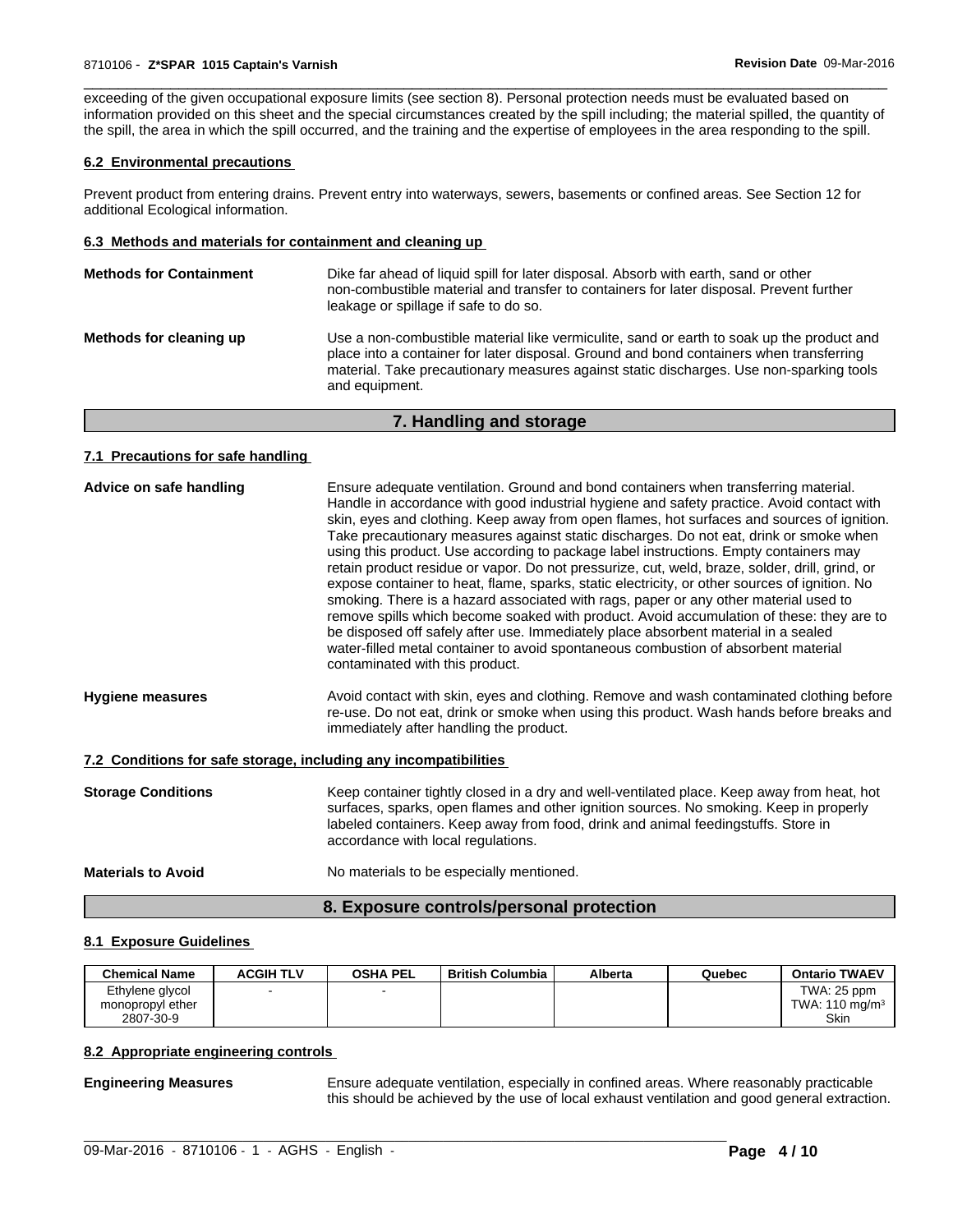Use adequate ventilation to maintain airborne concentrations at levels below permissible or recommended occupational exposure limits.

 $\overline{\phantom{a}}$  ,  $\overline{\phantom{a}}$  ,  $\overline{\phantom{a}}$  ,  $\overline{\phantom{a}}$  ,  $\overline{\phantom{a}}$  ,  $\overline{\phantom{a}}$  ,  $\overline{\phantom{a}}$  ,  $\overline{\phantom{a}}$  ,  $\overline{\phantom{a}}$  ,  $\overline{\phantom{a}}$  ,  $\overline{\phantom{a}}$  ,  $\overline{\phantom{a}}$  ,  $\overline{\phantom{a}}$  ,  $\overline{\phantom{a}}$  ,  $\overline{\phantom{a}}$  ,  $\overline{\phantom{a}}$ 

#### **8.3 Individual protection measures, such as personal protective equipment**

.

| <b>Eye/Face Protection</b>    | Safety glasses with side-shields.                                                                                                                                                                                                                                                                                                                                                                                                                               |
|-------------------------------|-----------------------------------------------------------------------------------------------------------------------------------------------------------------------------------------------------------------------------------------------------------------------------------------------------------------------------------------------------------------------------------------------------------------------------------------------------------------|
| Skin and body protection      | Solvent-resistant gloves. Nitrile rubber. Neoprene gloves. Impervious butyl rubber gloves.<br>Please observe the instructions regarding permeability and breakthrough time which are<br>provided by the supplier of the gloves. Also take into consideration the specific local<br>conditions under which the product is used, such as the danger of cuts, abrasion. Wear<br>suitable protective clothing. Remove and wash contaminated clothing before re-use. |
| <b>Respiratory protection</b> | If exposure limits are exceeded or irritation is experienced, NIOSH/MSHA approved<br>respiratory protection should be worn. Respiratory protection must be provided in<br>accordance with current local regulations.                                                                                                                                                                                                                                            |
| <b>Hygiene measures</b>       | See section 7 for more information                                                                                                                                                                                                                                                                                                                                                                                                                              |
|                               |                                                                                                                                                                                                                                                                                                                                                                                                                                                                 |

### **9. Physical and chemical properties**

# **9.1 Information on basic physical and chemical properties**

| 9.1 Information on basic physical and chemical properties |                          |                          |
|-----------------------------------------------------------|--------------------------|--------------------------|
| <b>Physical state</b>                                     | Liquid                   |                          |
| Appearance                                                | Translucent              |                          |
| Color                                                     | Amber                    |                          |
| Odor                                                      | Hydrocarbon-like         |                          |
| <b>Odor Threshold</b>                                     | No information available |                          |
| <b>Property</b>                                           | Values                   | Remarks • Methods        |
| рH                                                        |                          | No information available |
| <b>Melting/freezing point</b>                             |                          | No information available |
| <b>Boiling point/boiling range</b>                        |                          | No information available |
| <b>Flash Point</b>                                        | 43 °C / 109 °F           |                          |
| <b>Evaporation rate</b>                                   |                          | No information available |
| Flammability (solid, gas)                                 |                          | No information available |
| <b>Flammability Limits in Air</b>                         |                          |                          |
| upper flammability limit                                  |                          | No information available |
| lower flammability limit                                  |                          | No information available |
| <b>Vapor pressure</b>                                     |                          | No information available |
| Vapor density                                             |                          | No information available |
| <b>Specific Gravity</b>                                   | 0.910                    |                          |
| <b>Water solubility</b>                                   |                          | No information available |
| Solubility in other solvents                              |                          | No information available |
| <b>Partition coefficient</b>                              |                          | No information available |
| <b>Autoignition temperature</b>                           |                          | No information available |
| <b>Decomposition temperature</b>                          |                          | No information available |
| <b>Viscosity, kinematic</b>                               | $> 22$ mm $2/s$          |                          |
| Viscosity, dynamic                                        |                          | No information available |
| <b>Explosive properties</b>                               |                          | No information available |
| <b>Oxidizing Properties</b>                               |                          | No information available |
| 9.2 Other information                                     |                          |                          |
| Volatile organic compounds (VOC) 409 g/L<br>content       |                          |                          |
| <b>Density</b>                                            | 7.58 lb/gal              |                          |

## **10. Stability and Reactivity**

 $\_$  ,  $\_$  ,  $\_$  ,  $\_$  ,  $\_$  ,  $\_$  ,  $\_$  ,  $\_$  ,  $\_$  ,  $\_$  ,  $\_$  ,  $\_$  ,  $\_$  ,  $\_$  ,  $\_$  ,  $\_$  ,  $\_$  ,  $\_$  ,  $\_$  ,  $\_$  ,  $\_$  ,  $\_$  ,  $\_$  ,  $\_$  ,  $\_$  ,  $\_$  ,  $\_$  ,  $\_$  ,  $\_$  ,  $\_$  ,  $\_$  ,  $\_$  ,  $\_$  ,  $\_$  ,  $\_$  ,  $\_$  ,  $\_$  ,

#### **10.1 Reactivity**

No dangerous reaction known under conditions of normal use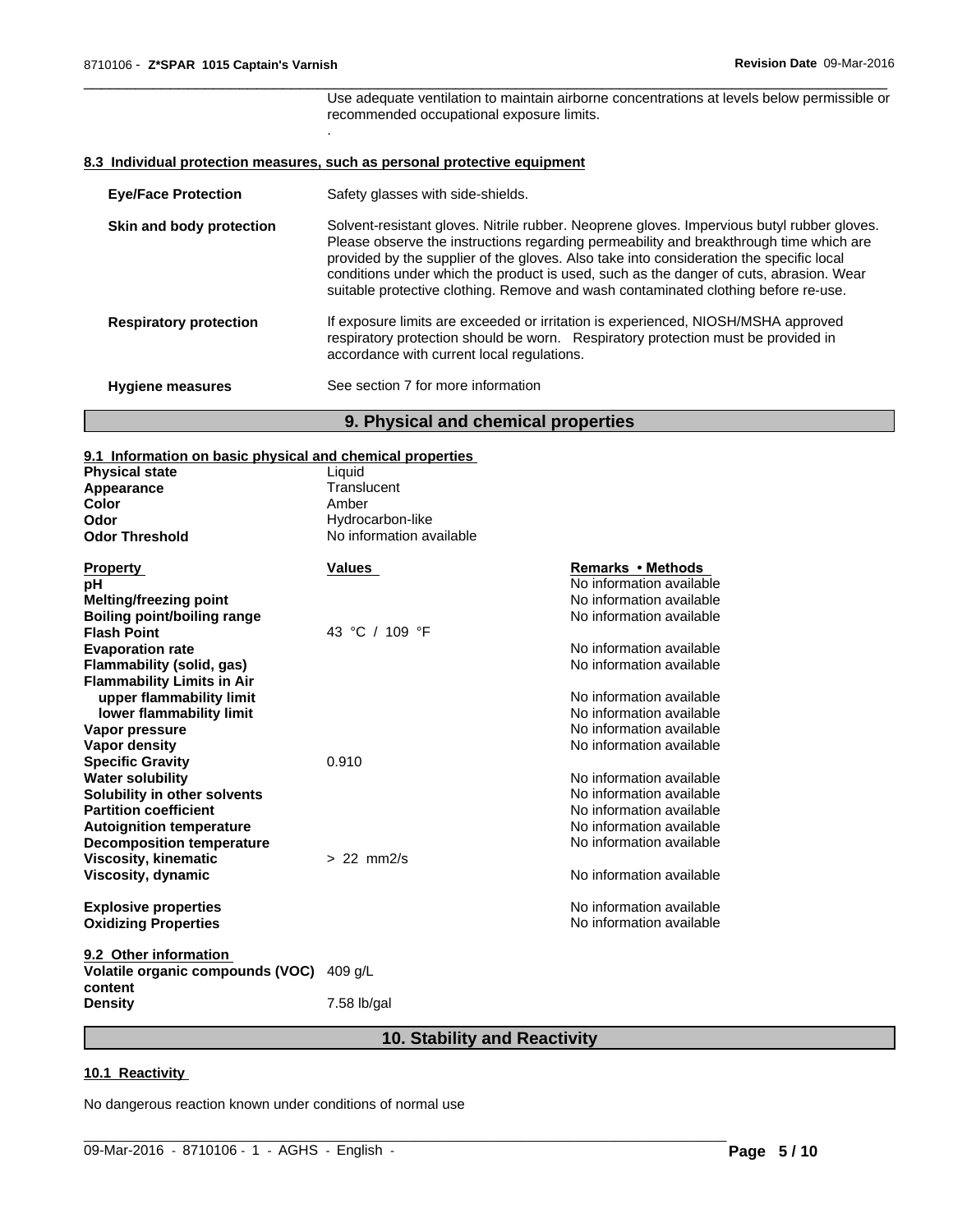#### **10.2 Chemical stability**

Stable under recommended storage conditions

#### **10.3 Possibility of hazardous reactions**

None under normal processing.

#### **10.4 Conditions to Avoid**

Keep away from heat, sparks and flames.

#### **10.5 Incompatible Materials**

No materials to be especially mentioned.

#### **10.6 Hazardous Decomposition Products**

None under normal use conditions. Thermal decomposition can lead to release of irritating gases and vapors.

#### **11. Toxicological information**

 $\overline{\phantom{a}}$  ,  $\overline{\phantom{a}}$  ,  $\overline{\phantom{a}}$  ,  $\overline{\phantom{a}}$  ,  $\overline{\phantom{a}}$  ,  $\overline{\phantom{a}}$  ,  $\overline{\phantom{a}}$  ,  $\overline{\phantom{a}}$  ,  $\overline{\phantom{a}}$  ,  $\overline{\phantom{a}}$  ,  $\overline{\phantom{a}}$  ,  $\overline{\phantom{a}}$  ,  $\overline{\phantom{a}}$  ,  $\overline{\phantom{a}}$  ,  $\overline{\phantom{a}}$  ,  $\overline{\phantom{a}}$ 

#### **11.1 Acute toxicity**

**Numerical measures of toxicity: Product Information**

#### **The following values are calculated based on chapter 3.1 of the GHS document**

| Unknown Acute Toxicity | < 1% of the mixture consists of ingredient(s) of unknown toxicity |
|------------------------|-------------------------------------------------------------------|
|------------------------|-------------------------------------------------------------------|

| Oral LD50          | 44,584.00 mg/kg |
|--------------------|-----------------|
| <b>Dermal LD50</b> | 31,326.00 mg/kg |
| LC50 (Vapor)       | 600.00 mg/l     |

#### **Numerical measures of toxicity: Component Information**

| <b>Chemical Name</b>                                         | LD50 Oral        | <b>LD50 Dermal</b>      | <b>LC50 Inhalation</b>            |
|--------------------------------------------------------------|------------------|-------------------------|-----------------------------------|
| ALIPHATIC NAPHTHA<br>64742-88-7                              | 5000 mg/kg (Rat) | $=$ 3000 mg/kg (Rabbit) | $> 5.28$ mg/L (Rat) 4 h           |
| Solvent naphtha (petroleum), light<br>aromatic<br>64742-95-6 |                  | $>$ 2000 mg/kg (Rabbit) | $= 3400$ ppm (Rat) 4 h            |
| Ethylene glycol monopropyl ether<br>2807-30-9                |                  | $= 870$ mg/kg (Rabbit)  | $= 1530$ ppm (Rat) 7 h            |
| 1,2,4-Trimethylbenzene<br>95-63-6                            | 3280 mg/kg (Rat) | $>$ 3160 mg/kg (Rabbit) | $= 18$ g/m <sup>3</sup> (Rat) 4 h |

 $\_$  ,  $\_$  ,  $\_$  ,  $\_$  ,  $\_$  ,  $\_$  ,  $\_$  ,  $\_$  ,  $\_$  ,  $\_$  ,  $\_$  ,  $\_$  ,  $\_$  ,  $\_$  ,  $\_$  ,  $\_$  ,  $\_$  ,  $\_$  ,  $\_$  ,  $\_$  ,  $\_$  ,  $\_$  ,  $\_$  ,  $\_$  ,  $\_$  ,  $\_$  ,  $\_$  ,  $\_$  ,  $\_$  ,  $\_$  ,  $\_$  ,  $\_$  ,  $\_$  ,  $\_$  ,  $\_$  ,  $\_$  ,  $\_$  ,

#### **11.2 Information on toxicological effects**

#### **Skin corrosion/irritation**

Product Information

• No information available Component Information

• No information available

**Eye damage/irritation** Product Information

• No information available

Component Information

• No information available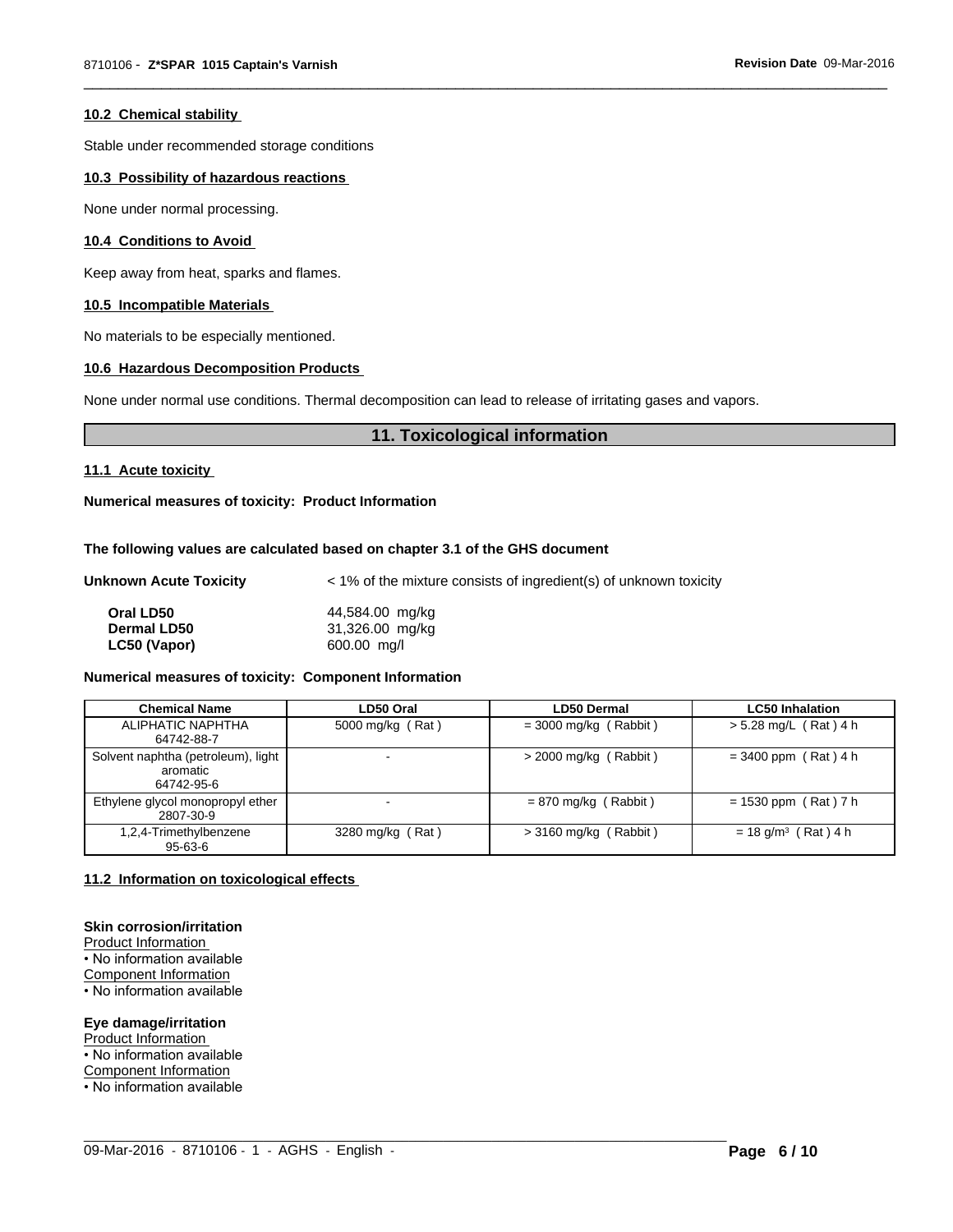#### **Respiratory or skin sensitization**

Product Information • No information available Component Information • No information available

#### **Germ cell mutagenicity**

Product Information • No information available Component Information • No information available

#### **Carcinogenicity**

Product Information • No information available Component Information

 $\overline{\cdot}$  No information available

#### **Reproductive toxicity**

Product Information • No information available Component Information • No information available

#### **STOT - single exposure** No information available

**STOT - repeated exposure**

No information available

#### **Other adverse effects**

Product Information • No information available Component Information • No information available

#### **Aspiration hazard**

Product Information • No information available Component Information • No information available

### **12. Ecological information**

 $\overline{\phantom{a}}$  ,  $\overline{\phantom{a}}$  ,  $\overline{\phantom{a}}$  ,  $\overline{\phantom{a}}$  ,  $\overline{\phantom{a}}$  ,  $\overline{\phantom{a}}$  ,  $\overline{\phantom{a}}$  ,  $\overline{\phantom{a}}$  ,  $\overline{\phantom{a}}$  ,  $\overline{\phantom{a}}$  ,  $\overline{\phantom{a}}$  ,  $\overline{\phantom{a}}$  ,  $\overline{\phantom{a}}$  ,  $\overline{\phantom{a}}$  ,  $\overline{\phantom{a}}$  ,  $\overline{\phantom{a}}$ 

### **12.1 Toxicity**

**Ecotoxicity No information available** 

3 % of the mixture consists of components(s) of unknown hazards to the aquatic environment

#### **Ecotoxicity effects**

| <b>Chemical Name</b>                                         | <b>Toxicity to algae</b>       | <b>Toxicity to fish</b>                               | Toxicity to daphnia and other<br>aquatic invertebrates |
|--------------------------------------------------------------|--------------------------------|-------------------------------------------------------|--------------------------------------------------------|
| ALIPHATIC NAPHTHA                                            | EC50: 96 h Pseudokirchneriella | LC50: 96 h Pimephales promelas                        | EC50: 48 h Daphnia magna 100                           |
| 64742-88-7                                                   | subcapitata 450 mg/L           | 800 mg/L static                                       | ma/L                                                   |
| Solvent naphtha (petroleum), light<br>aromatic<br>64742-95-6 |                                | LC50: 96 h Oncorhynchus mykiss<br>$9.22 \text{ mq/L}$ | EC50: 48 h Daphnia magna 6.14<br>mg/L                  |
| 1,2,4-Trimethylbenzene                                       |                                | LC50: 96 h Pimephales promelas                        | EC50: 48 h Daphnia magna 6.14                          |
| 95-63-6                                                      |                                | 7.19 - 8.28 mg/L flow-through                         | mq/L                                                   |

 $\_$  ,  $\_$  ,  $\_$  ,  $\_$  ,  $\_$  ,  $\_$  ,  $\_$  ,  $\_$  ,  $\_$  ,  $\_$  ,  $\_$  ,  $\_$  ,  $\_$  ,  $\_$  ,  $\_$  ,  $\_$  ,  $\_$  ,  $\_$  ,  $\_$  ,  $\_$  ,  $\_$  ,  $\_$  ,  $\_$  ,  $\_$  ,  $\_$  ,  $\_$  ,  $\_$  ,  $\_$  ,  $\_$  ,  $\_$  ,  $\_$  ,  $\_$  ,  $\_$  ,  $\_$  ,  $\_$  ,  $\_$  ,  $\_$  ,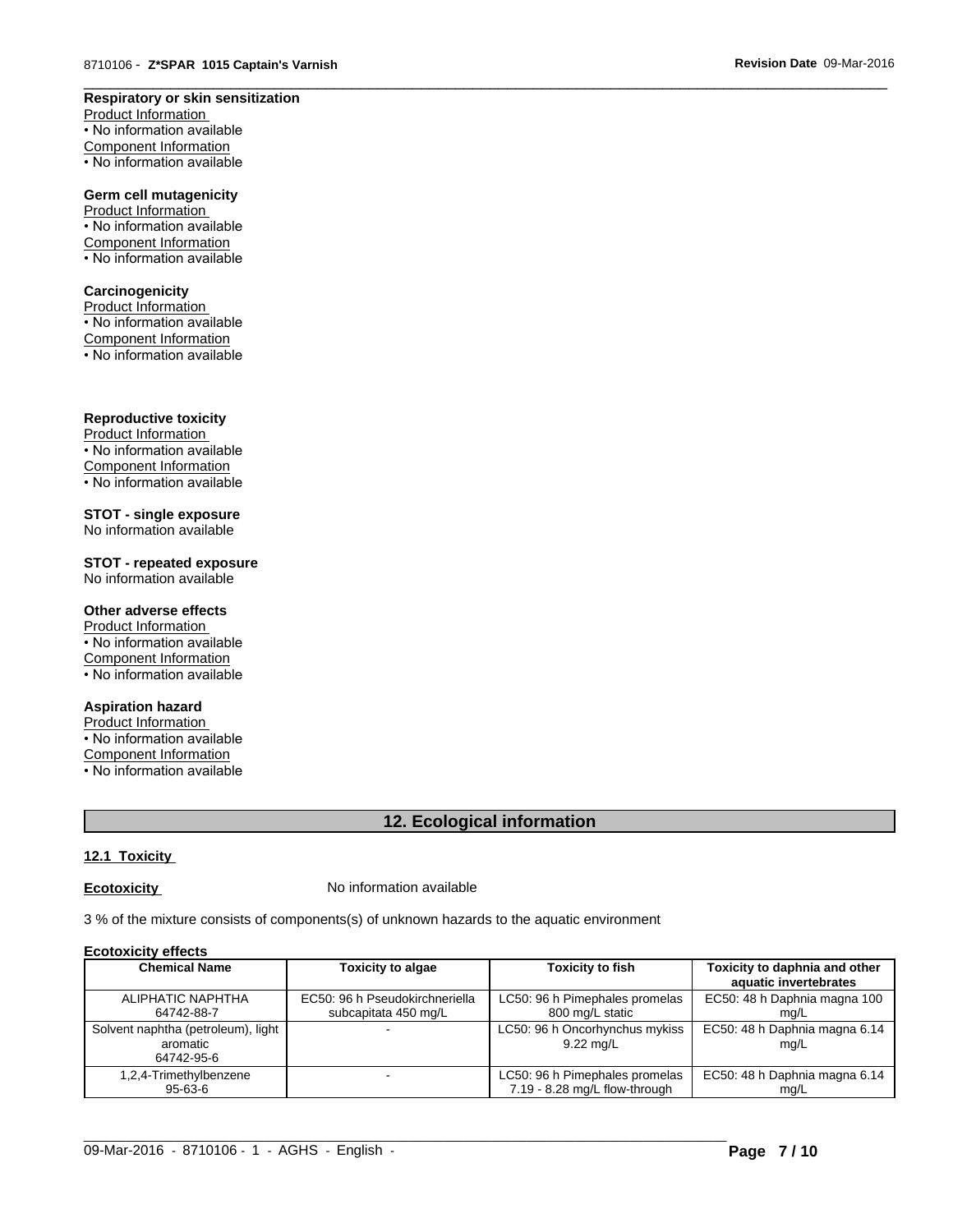#### $\overline{\phantom{a}}$  ,  $\overline{\phantom{a}}$  ,  $\overline{\phantom{a}}$  ,  $\overline{\phantom{a}}$  ,  $\overline{\phantom{a}}$  ,  $\overline{\phantom{a}}$  ,  $\overline{\phantom{a}}$  ,  $\overline{\phantom{a}}$  ,  $\overline{\phantom{a}}$  ,  $\overline{\phantom{a}}$  ,  $\overline{\phantom{a}}$  ,  $\overline{\phantom{a}}$  ,  $\overline{\phantom{a}}$  ,  $\overline{\phantom{a}}$  ,  $\overline{\phantom{a}}$  ,  $\overline{\phantom{a}}$ **12.2 Persistence and degradability**

No information available.

#### **12.3 Bioaccumulative potential**

Discharge into the environment must be avoided

| <b>Chemical Name</b>   | log Pow |
|------------------------|---------|
| 1,2,4-Trimethylbenzene | 3.63    |
| 95-63-6                |         |

#### **12.4 Mobility in soil**

No information available.

#### **12.5 Other adverse effects**

No information available

#### **13. Disposal Considerations**

#### **13.1 Waste treatment methods**

Disposal should be in accordance with applicable regional, national and local laws and regulations. Immediately place absorbent material in a sealed water-filled metal container to avoid spontaneous combustion of absorbent material contaminated with this product.

| <b>14. Transport Information</b>    |                                                                                |  |
|-------------------------------------|--------------------------------------------------------------------------------|--|
| <b>Note</b>                         | DOT Ground - "Non-bulk shipments may be non-regulated per 49CFR 173.150(f)(2)" |  |
| <b>DOT</b>                          | Not regulated (If shipped in NON BULK packaging by ground transport)           |  |
| <b>MEX</b>                          | no data available                                                              |  |
| <b>IMDG</b><br>Proper shipping name | UN1263, Paint, 3, III                                                          |  |
| <b>IATA</b><br>Proper shipping name | UN1263, Paint, 3, III                                                          |  |

| 15. Regulatory information                     |                                                                                                                                                                                                            |  |  |
|------------------------------------------------|------------------------------------------------------------------------------------------------------------------------------------------------------------------------------------------------------------|--|--|
| 15.1 International Inventories                 |                                                                                                                                                                                                            |  |  |
| <b>TSCA</b>                                    | Complies                                                                                                                                                                                                   |  |  |
| <b>DSL</b>                                     | Complies                                                                                                                                                                                                   |  |  |
| <b>EINECS/ELINCS</b>                           |                                                                                                                                                                                                            |  |  |
| <b>ENCS</b>                                    |                                                                                                                                                                                                            |  |  |
| <b>IECSC</b>                                   |                                                                                                                                                                                                            |  |  |
| <b>KECL</b>                                    |                                                                                                                                                                                                            |  |  |
| <b>PICCS</b>                                   |                                                                                                                                                                                                            |  |  |
| <b>AICS</b>                                    |                                                                                                                                                                                                            |  |  |
| <b>NZIoC</b>                                   |                                                                                                                                                                                                            |  |  |
| <b>DSL</b> - Canadian Domestic Substances List | <b>TSCA</b> - United States Toxic Substances Control Act Section 8(b) Inventory<br><b>EINECS/ELINCS</b> - European Inventory of Existing Chemical Substances/European List of Notified Chemical Substances |  |  |

**PICCS** - Philippines Inventory of Chemicals and Chemical Substances

**ENCS** - Japan Existing and New Chemical Substances

**IECSC** - China Inventory of Existing Chemical Substances

**KECL** - Korean Existing and Evaluated Chemical Substances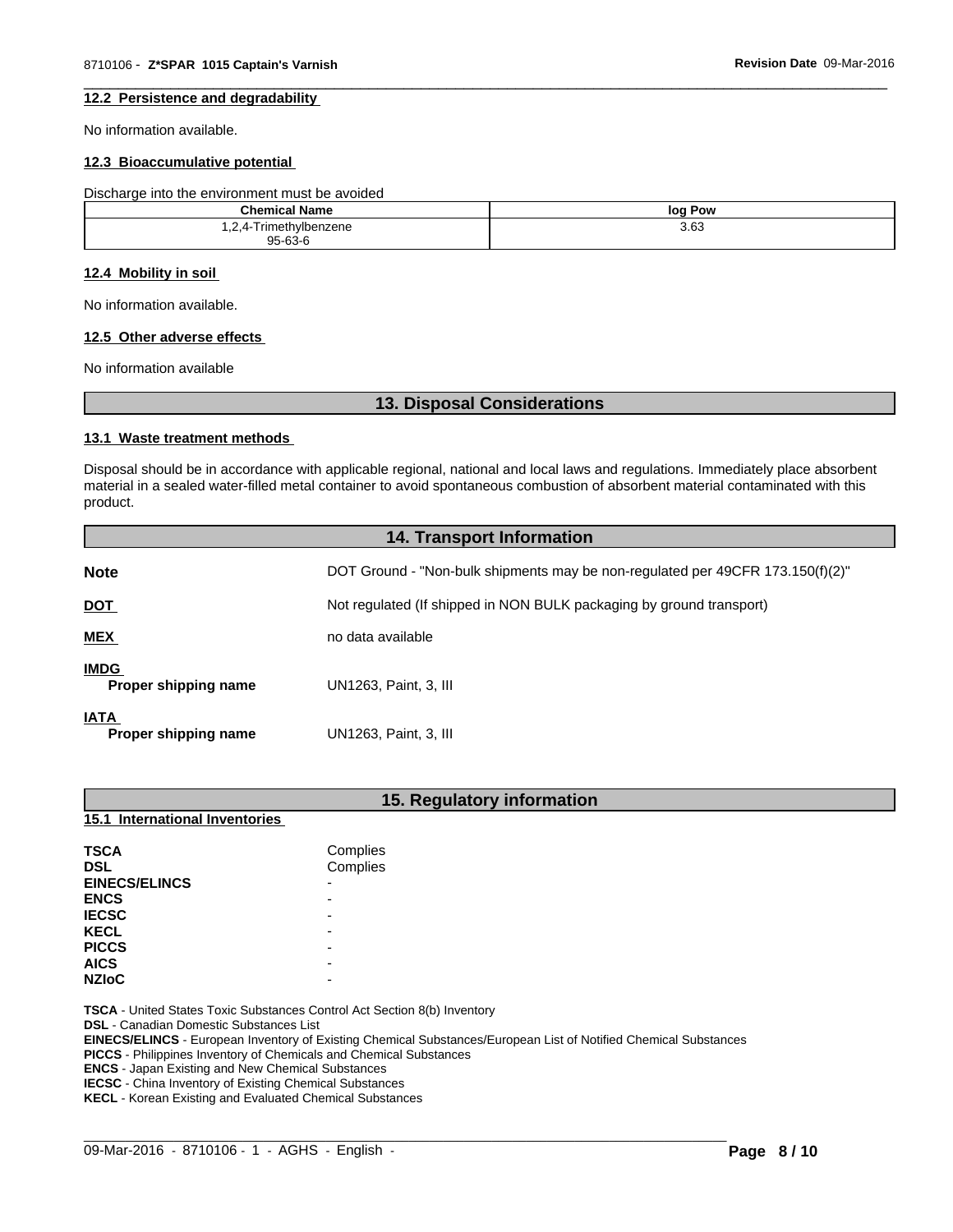$\overline{\phantom{a}}$  ,  $\overline{\phantom{a}}$  ,  $\overline{\phantom{a}}$  ,  $\overline{\phantom{a}}$  ,  $\overline{\phantom{a}}$  ,  $\overline{\phantom{a}}$  ,  $\overline{\phantom{a}}$  ,  $\overline{\phantom{a}}$  ,  $\overline{\phantom{a}}$  ,  $\overline{\phantom{a}}$  ,  $\overline{\phantom{a}}$  ,  $\overline{\phantom{a}}$  ,  $\overline{\phantom{a}}$  ,  $\overline{\phantom{a}}$  ,  $\overline{\phantom{a}}$  ,  $\overline{\phantom{a}}$ **PICCS** - Philippines Inventory of Chemicals and Chemical Substances **AICS** - Australian Inventory of Chemical Substances **NZIoC** - New Zealand Inventory of Chemicals

#### **15.2 U.S. Federal Regulations**

#### **SARA 313**

Section 313 of Title III of the Superfund Amendments and Reauthorization Act of 1986 (SARA). This product contains a chemical or chemicals which are subject to the reporting requirements of the Act and Title 40 of the Code of Federal Regulations, Part 372:

| <b>Chemical Name</b>                          | <b>SARA 313 - Threshold Values %</b> |
|-----------------------------------------------|--------------------------------------|
| Ethylene glycol monopropyl ether<br>2807-30-9 | . .U                                 |
| 1,2,4-Trimethylbenzene                        | . ن                                  |
| $95 - 63 - 6$                                 |                                      |

#### **15.3 Pesticide Information**

Not applicable

#### **15.4 U.S. State Regulations**

#### **California Proposition 65**

This product contains the following Proposition 65 chemicals:

| <b>Chemical Name</b>  | California Prop. 65 |
|-----------------------|---------------------|
| Toluene ·<br>108-88-3 | Developmental       |
|                       | Female Reproductive |

|             | <b>16. Other information</b> |                       |                          |                                           |
|-------------|------------------------------|-----------------------|--------------------------|-------------------------------------------|
| <b>NFPA</b> | <b>Health Hazard 2</b>       | <b>Flammability 2</b> | <b>Instability 0</b>     | <b>Physical and chemical</b><br>hazards - |
| <b>HMIS</b> | Health Hazard 2*             | <b>Flammability 2</b> | <b>Physical Hazard 0</b> | Personal protection X                     |

#### **Legend:**

*ACGIH (American Conference of Governmental Industrial Hygienists) Ceiling* (C) *DOT (Department of Transportation) EPA (Environmental Protection Agency) IARC (International Agency for Research on Cancer) International Air Transport Association (IATA) International Maritime Dangerous Goods (IMDG) NIOSH (National Institute for Occupational Safety and Health) NTP (National Toxicology Program) OSHA (Occupational Safety and Health Administration of the US Department of Labor) PEL (Permissible Exposure Limit) Reportable Quantity (RQ) Skin designation* (S\*) *STEL (Short Term Exposure Limit) TLV® (Threshold Limit Value) TWA (time-weighted average)*

#### **Revision Date** 09-Mar-2016

**Revision Note** No information available

#### **Disclaimer**

**The information provided on this SDS is correct to the best of our knowledge, information and belief at the date of its publication. The information given is designed only as a guide for safe handling, use, processing, storage, transportation, disposal and release and is not to be considered as a warranty or quality specification. The information relates only to the specific material designated and may not be valid for such material used in combination with any other material or in any process, unless specified in the text.**

 $\_$  ,  $\_$  ,  $\_$  ,  $\_$  ,  $\_$  ,  $\_$  ,  $\_$  ,  $\_$  ,  $\_$  ,  $\_$  ,  $\_$  ,  $\_$  ,  $\_$  ,  $\_$  ,  $\_$  ,  $\_$  ,  $\_$  ,  $\_$  ,  $\_$  ,  $\_$  ,  $\_$  ,  $\_$  ,  $\_$  ,  $\_$  ,  $\_$  ,  $\_$  ,  $\_$  ,  $\_$  ,  $\_$  ,  $\_$  ,  $\_$  ,  $\_$  ,  $\_$  ,  $\_$  ,  $\_$  ,  $\_$  ,  $\_$  ,